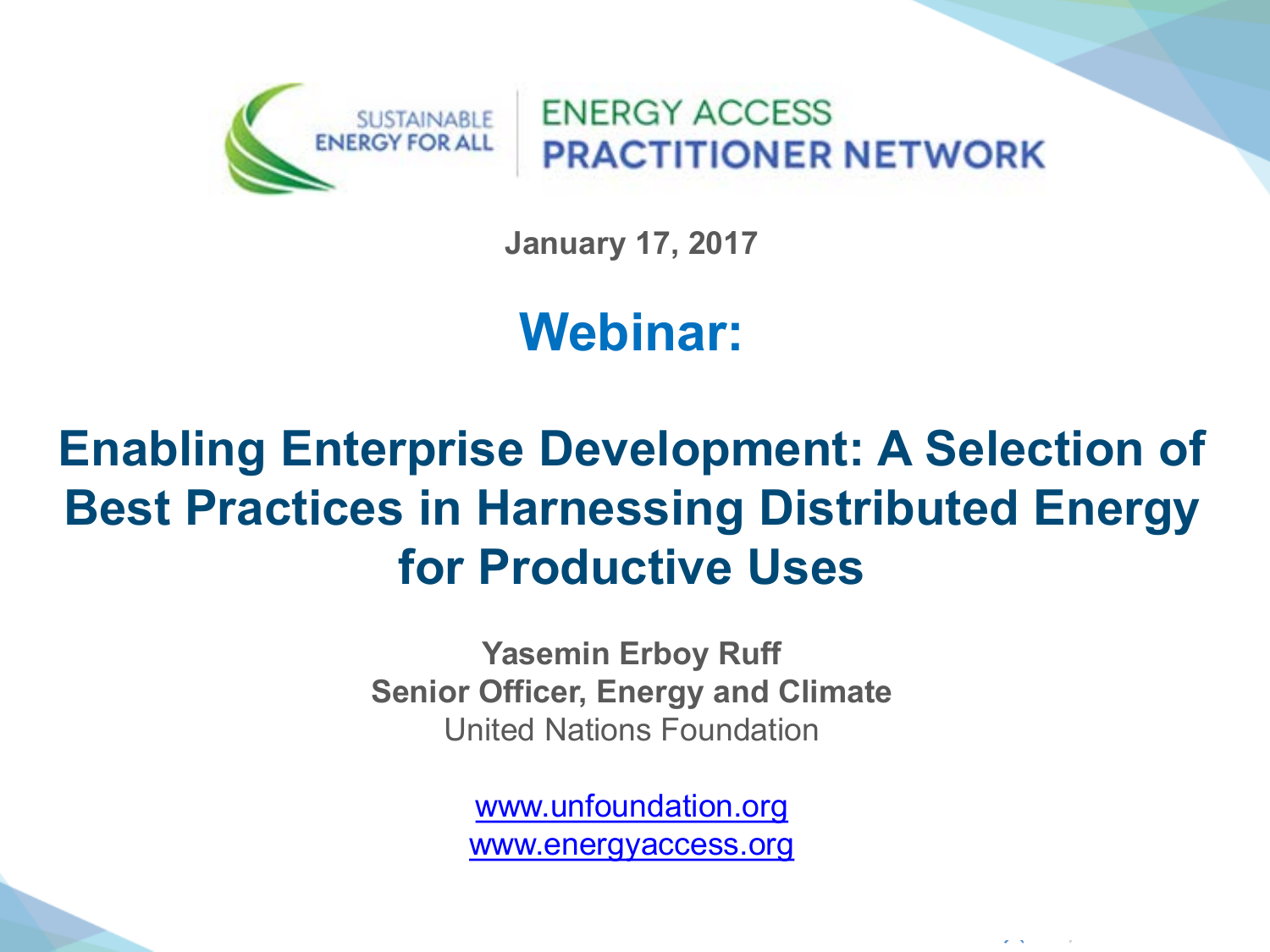



### THE CHALLENGE

Energy is essential to development. Yet over 1.1 billion people around the world have no access to electricity and the many benefits it brings - improving health, generating income, enabling education, enhancing security and empowering women. A billion more people have electricity only some of the time. Without it, they are forced to rely on dirty, dangerous fuels that are harmful to their health and hinder their opportunities for social and economic advancement.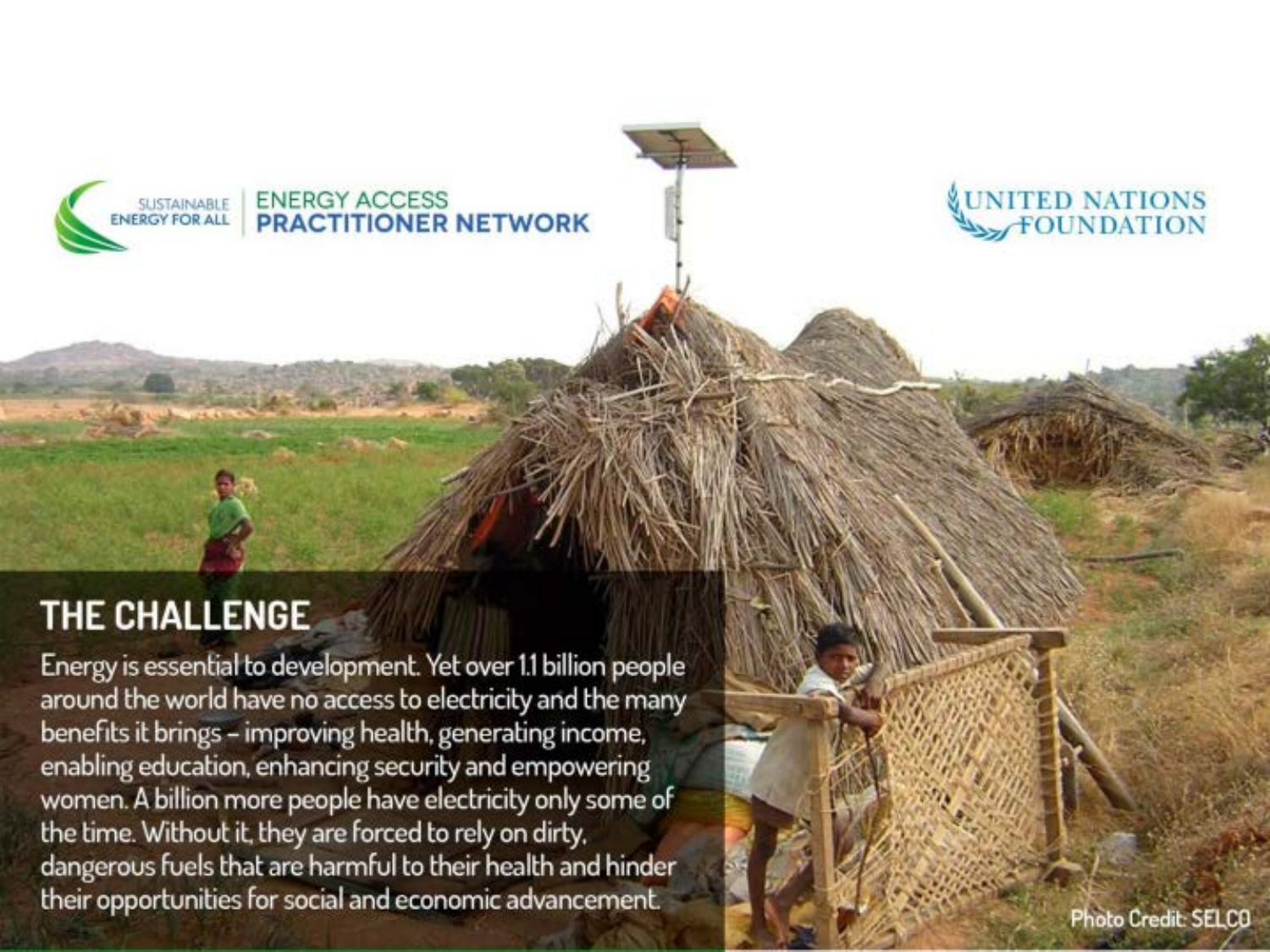### **ENERGY ACCESS PRACTITIONER NETWORK**

To help meet the energy access challenge, in 2011 the United Nations Foundation launched the Energy Access Practitioner Network. The Practitioner Network is the largest global network of small, medium, and large clean energy enterprises, joined up with participants from civil society, government and academia, to deliver modern energy services, particularly decentralized solutions for rural electrification.

The Network's mission is to contribute to the Sustainable Development Goal of universal energy access by 2030 by:

Promoting innovation in policy, technology, business and financing

Amplifying the voice of practitioners in high-level decision-making

Facilitating increased funding and financing of decentralized energy solutions.



### **TECHNOLOGY FOCUS**







**BUILDING PARTNERSHIPS** 



**CATALYZING ACTION**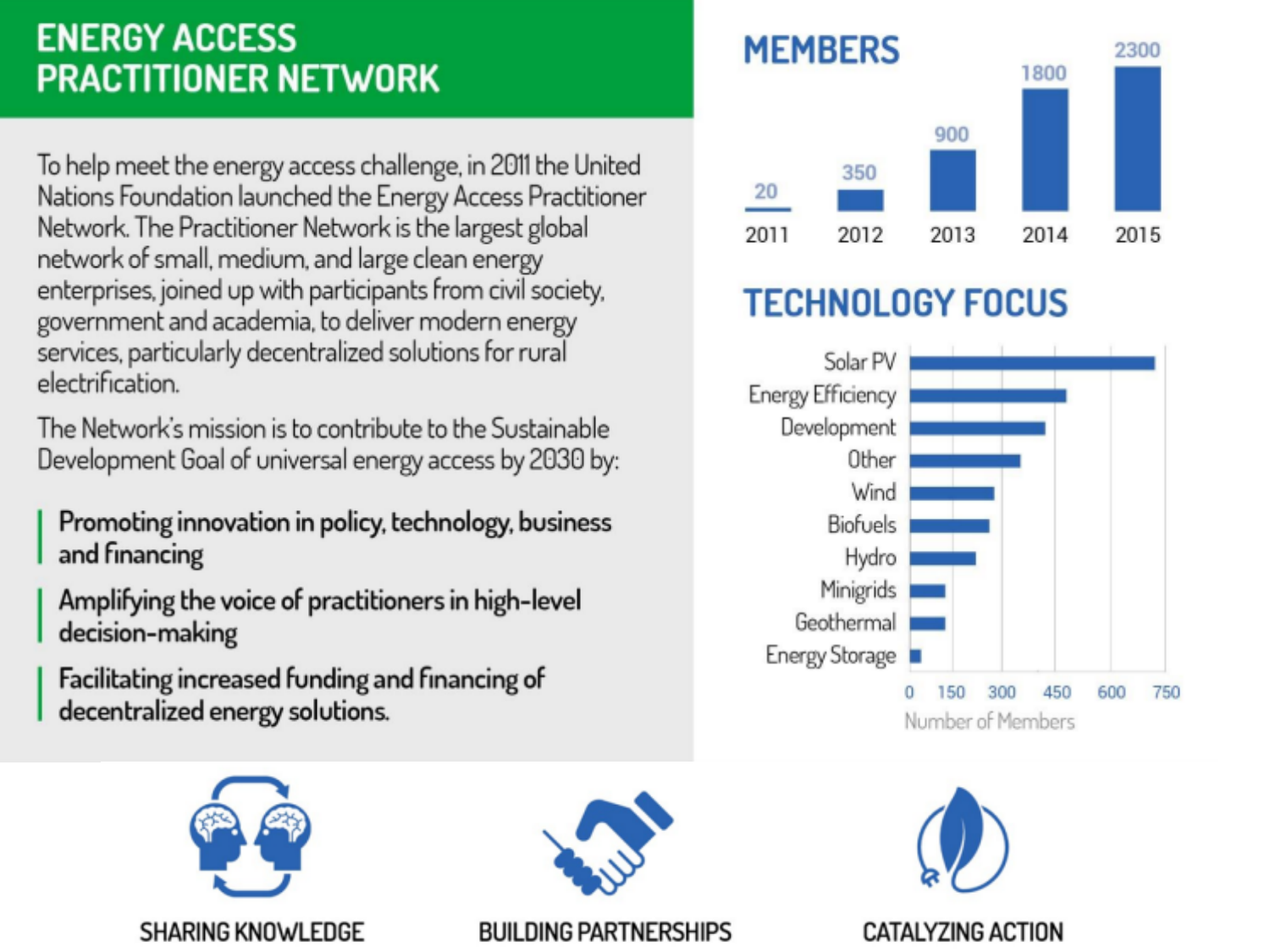This webinar will explore the role of distributed energy solutions in enabling and promoting enterprise development and productive uses of energy.

This webinar will kick off a new Practitioner Network webinar series to share best practices in different geographic and thematic contexts.

Please follow live Tweets via @energyaccessPN using #PNwebinar!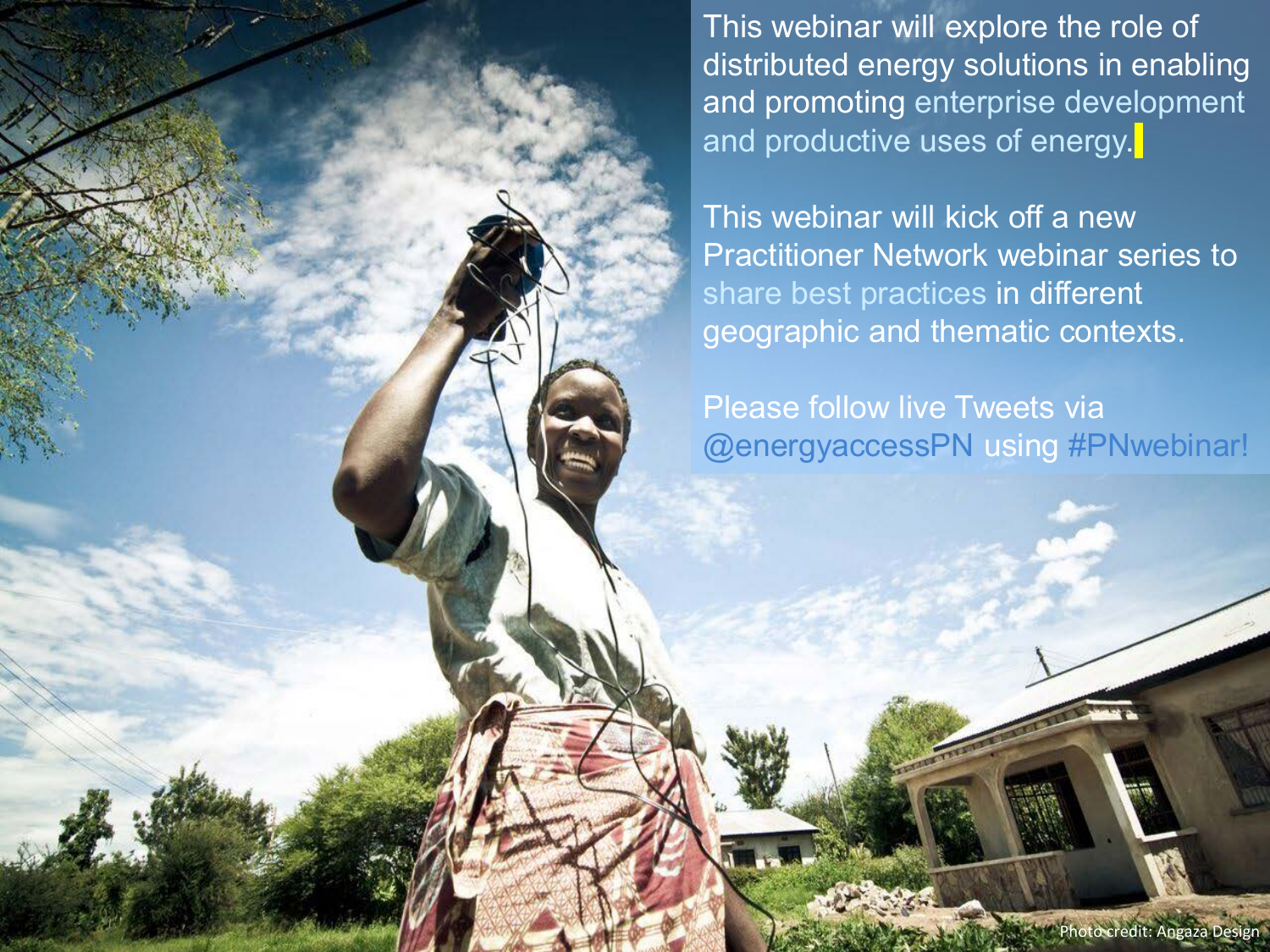## **Regional learnings and scale key to achieving universal energy access**

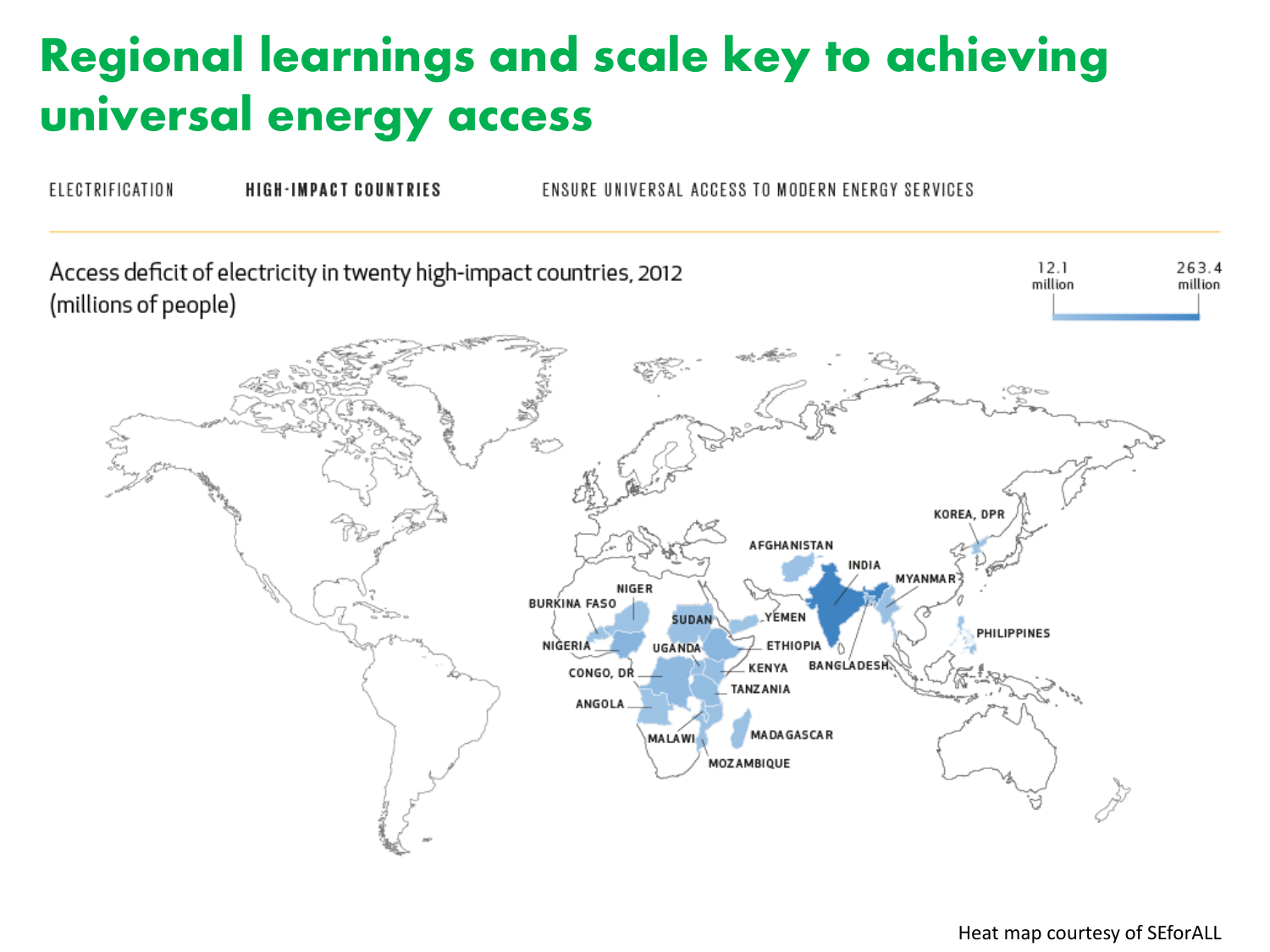## **Larger systems to support productive uses need to be further prioritized to scale energy access**

#### **Distribution of Respondents' Involvement in Distributed Energy Technologies**



#### Data based on Practitioner Network 2016 annual survey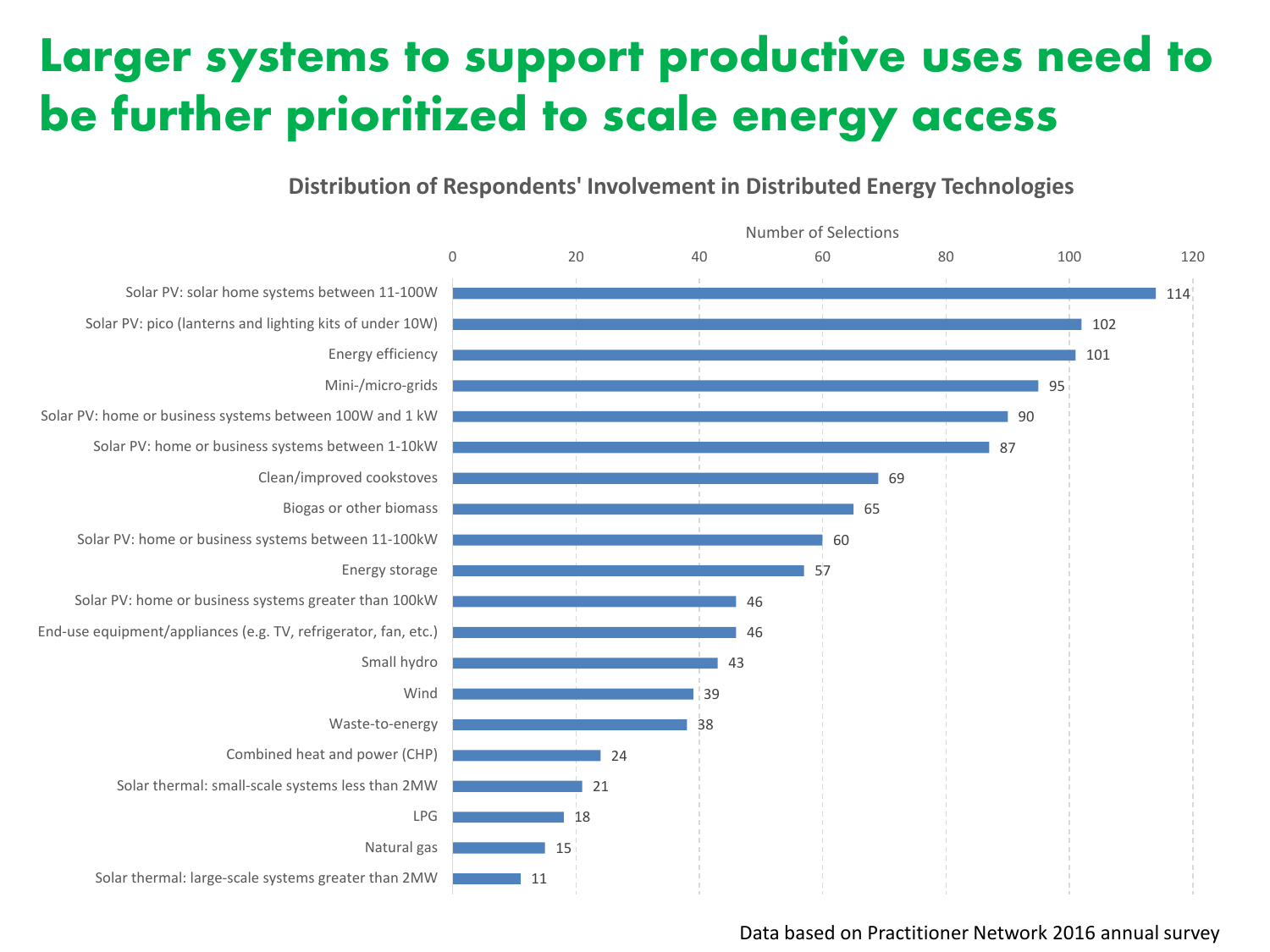## **Larger systems to support productive uses need to be prioritized to scale energy access**



Sustainable Energy for All Tiers

#### Data based on Practitioner Network 2016 annual survey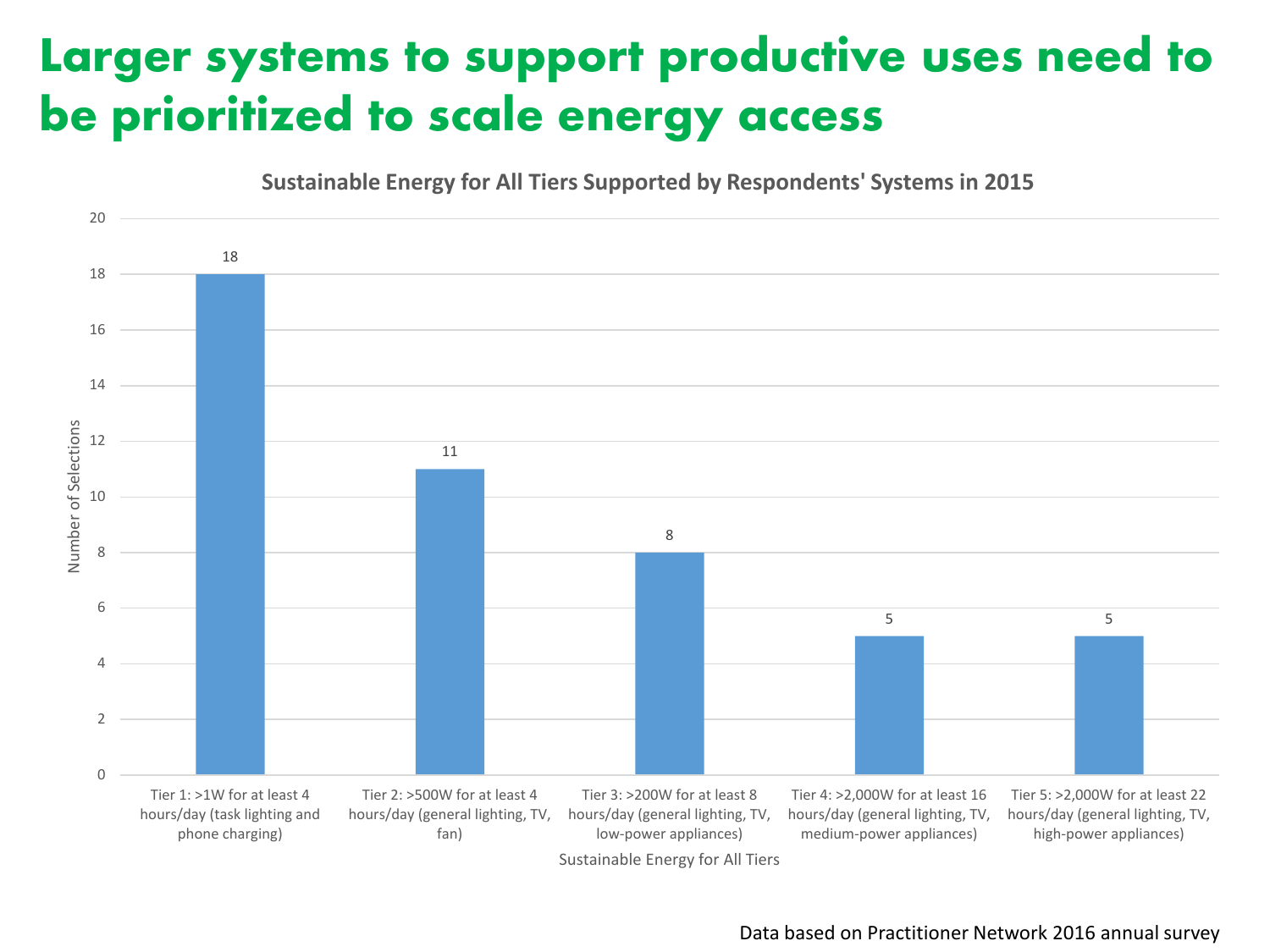## **Larger systems to support productive uses need to be further prioritized to scale energy access**



**End-uses of Off-Grid Products Sold in 2015**

Number of Selections

#### Data based on Practitioner Network 2016 annual survey